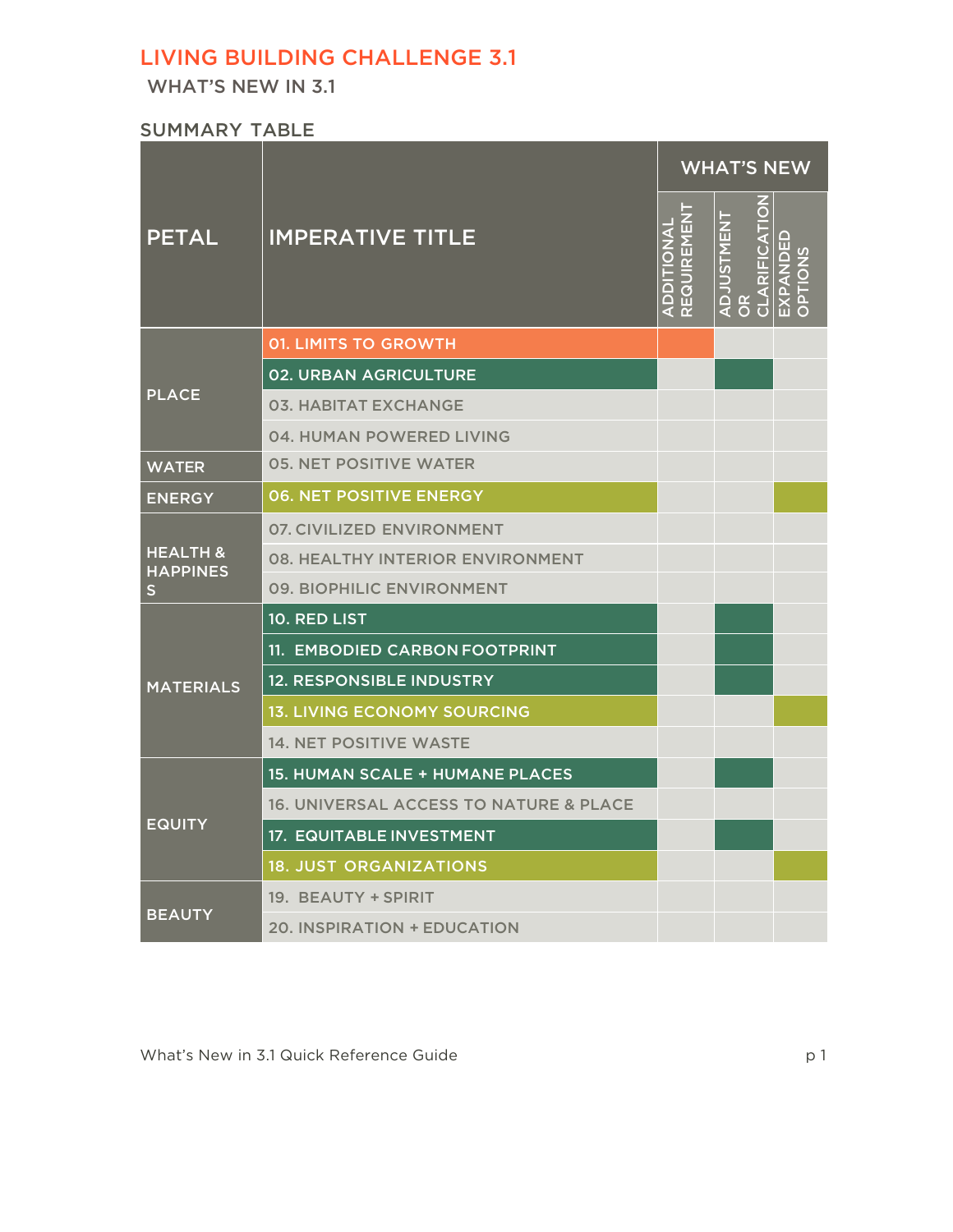# LIVING BUILDING CHALLENGE 3.1

WHAT'S NEW IN 3.1

# Quick Reference Guide

The following list is an overview of notable changes to the Living Building Challenge requirements with the release of version 3.1. It is not a comprehensive list of every new facet of the program. Project team members may refer to the 3.1 Standard and the available Petal Handbooks for a more complete understanding of the program.

## PLACE PETAL

## I-01 LIMITS TO GROWTH

#### Additional Requirement

• Inclusion of the identification of reference habitats using the WWF Wildfinder tool with an alternate compliance path that provides for a performance-based approach to Limits to Growth.

#### I-02 URBAN AGRICULTURE

Adjustment

• Reduction of the percentage of urban agriculture required for projects to address competing demands on the site.

### ENERGY PETAL

#### I-06 NET POSITIVE ENERGY

Expanded Options

• Inclusion of a Resiliency Plan option for project that are not single-family residences.

#### MATERIALS PETAL

#### I-10 RED LIST

Clarification

• Clarification that VOCs are not prohibited, but rather limited to certain levels in wetapplied products.

### I-11 EMBODIED CARBON FOOTPRINT

Adjustment

• Removal of the Living Carbon Exchange due to the complexities of navigating a shifting global market.

### I-12 RESPONSIBLE INDUSTRY

#### Adjustment

• Inclusion of a new ANSI Stone standard as a requirement for advocacy.

### I-13 LIVING ECONOMY SOURCING

#### Expanded Options

• Professionals that hold their Living Future Accreditation are considered specialty consultants, regardless of their practice area, and are therefore allowed a 5,000 kilometer distance limit.